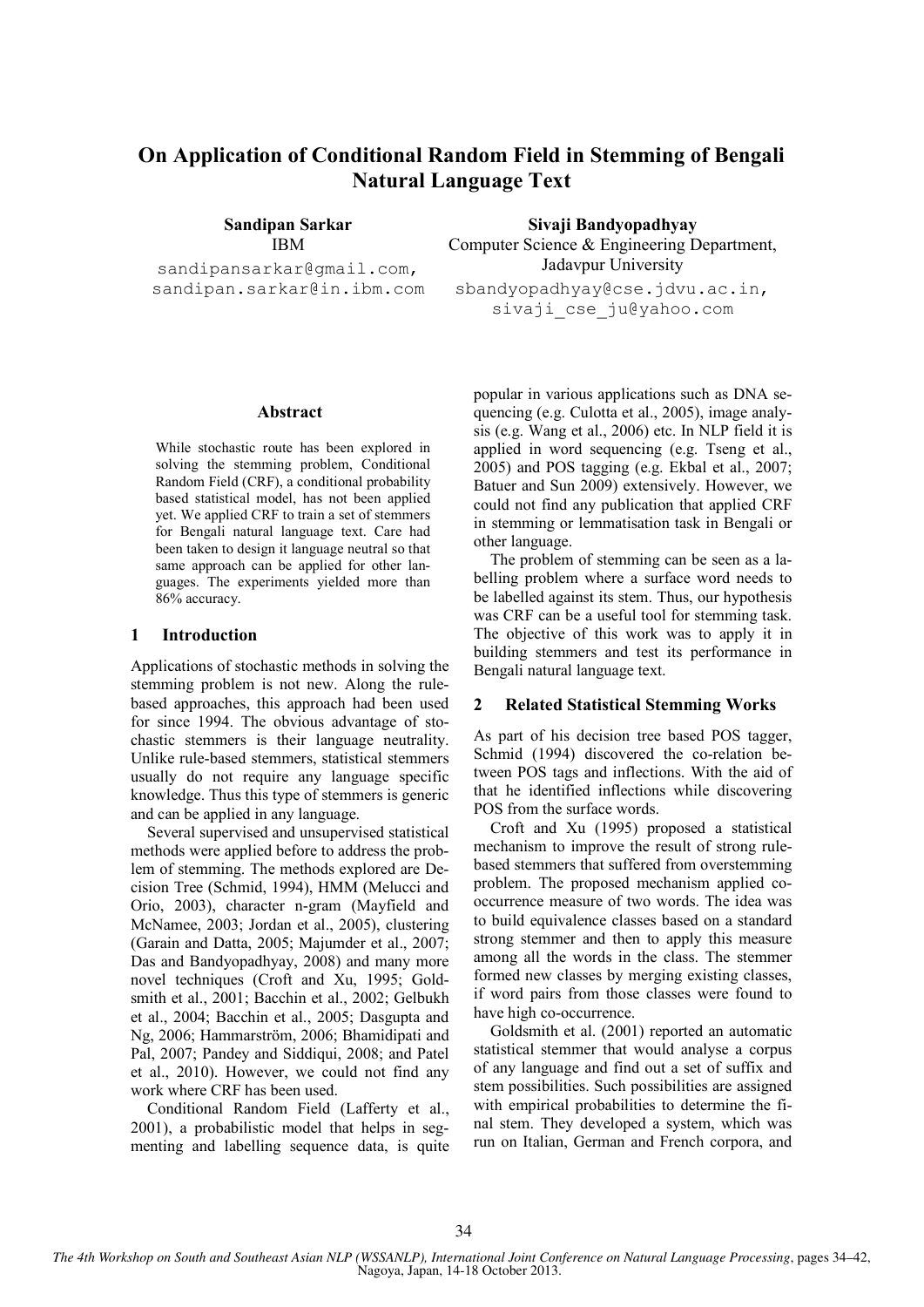reported average precisions against interpolated recalls. However, in this publication, it was not clear how effective this stemmer was against nostemming approach. Also they admitted that the system was at an early stage.

Next significant statistical stemmer was reported by Bacchin et al. (2002). The approach was to search the community of substrings, which were formed by interlinked prefixes and suffixes, for the best word splits. They compared the language independent statistical stemmer (SPLIT) with no-stemming approach and a Porter-like rule based stemmer (Porter, 1980). However, the reported results show that the SPLIT performed worse than the rule based stemmer and the performance improvement against nostemming approach was 5% at best.

Mayfield and McNamee (2003) reported a language independent, character n-gram based approach to identify pseudo-stems. They compared the retrieval accuracy for pseudo-stems against unstemmed words and stems, which are obtained from Porter-like (Porter, 1980) stemmers, for Swedish, Dutch, Italian, French, Finnish, Spanish, English and German. For most of the cases, n-gram approach performed better than unstemmed words but underperformed for stemmed words.

Melucci and Orio (2003) reported another language independent statistical stemmer based on HMM. They ran a similar comparison exercise as reported in Mayfield and McNamee (2003) for German, English, Italian, French and Spanish. The relative performances were same as Mayfield and McNamee (2003).

Gelbukh et al. (2004) proposed a languageagnostic unsupervised statistical approach to discover simple stemming rules from a corpus. The approach was to identify the set of stems and inflections from a corpus, where every word of the corpus can be obtained by a concatenation of one member from stem and infection set respectively. Genetic algorithm was applied to keep the size of the stem and inflection sets minimal. Though Porter (1980) performed better than the proposed stemmer, it promised to be an acceptable approach for quick stemming tasks.

Bacchin et al. (2005) proposed a probabilistic mutual reinforcement enhancement on their previous work SPLIT (Bacchin et al., 2002). The hypothesis was that a valid stem-inflection pair would have more probability of occurrence than an invalid stem-inflection pair. They applied this model against an Italian corpus and compared that again with no-stemming approach and a Porter-like stemmer. The reported results showed that it performed better than no-stemming approach consistently. However, the comparison against Porter-like stemmer did not produce any consistent result.

Garain and Datta (2005) applied stemming in the context of Bengali image document retrieval system. The proposed approach was unsupervised clustering based on edit distance (Levenshtein, 1966) of two words. Once clusters are formed, stem of the cluster was identified as the longest substring common to all words in the cluster. The experiment was run on images of newspaper articles and achieved the stemming accuracy of 88.77%.

Jordan et al. (2005) proposed a character ngram based unsupervised algorithm to find the morphemes from a corpus. The n-grams with highest probabilities of occurrence in a corpus became candidate morphemes. The test words were recursively split to compare with these candidate morphemes to identify the resultant morpheme composition of the word. It was run on English, Finnish and Turkish word lists. It was found that the IR retrieval performance improved in comparison to the no-stemming approach for English and Finnish, whereas, in case of Turkish, the performance was worse than no-stemming.

Dasgupta and Ng (2006) devised an unsupervised algorithm for any natural language text to induce the prefix, suffix and stems from an unannotated corpus without any prior morphotactics and morpho-phonological rules. The same algorithm was extended to detect composite suffixes. They reported an accuracy of 64.62% while the algorithm was run on Bengali text corpus.

Hammarström (2006) proposed an unsupervised algorithm for detecting suffixes and stems from any unannotated natural language corpus. The work suggested a ranking mechanism of potential suffixes using three measures – Frequency (how many times the suffix appeared), Curve Drop (whether the suffix is well segmented to the left), Random Adjustment (discriminates a random segment from a true suffix). It argued in favour of gold standard based accuracy measurement of stemmer rather than IR application based measurements. The algorithm was applied on Maori, English, Swedish and Kuku Yalanji and reported accuracy of more than 90% on a relatively small set of test data (200 words each). It compared the result with Porter stemmer (Porter, 1980) for English and the performance was found to be same.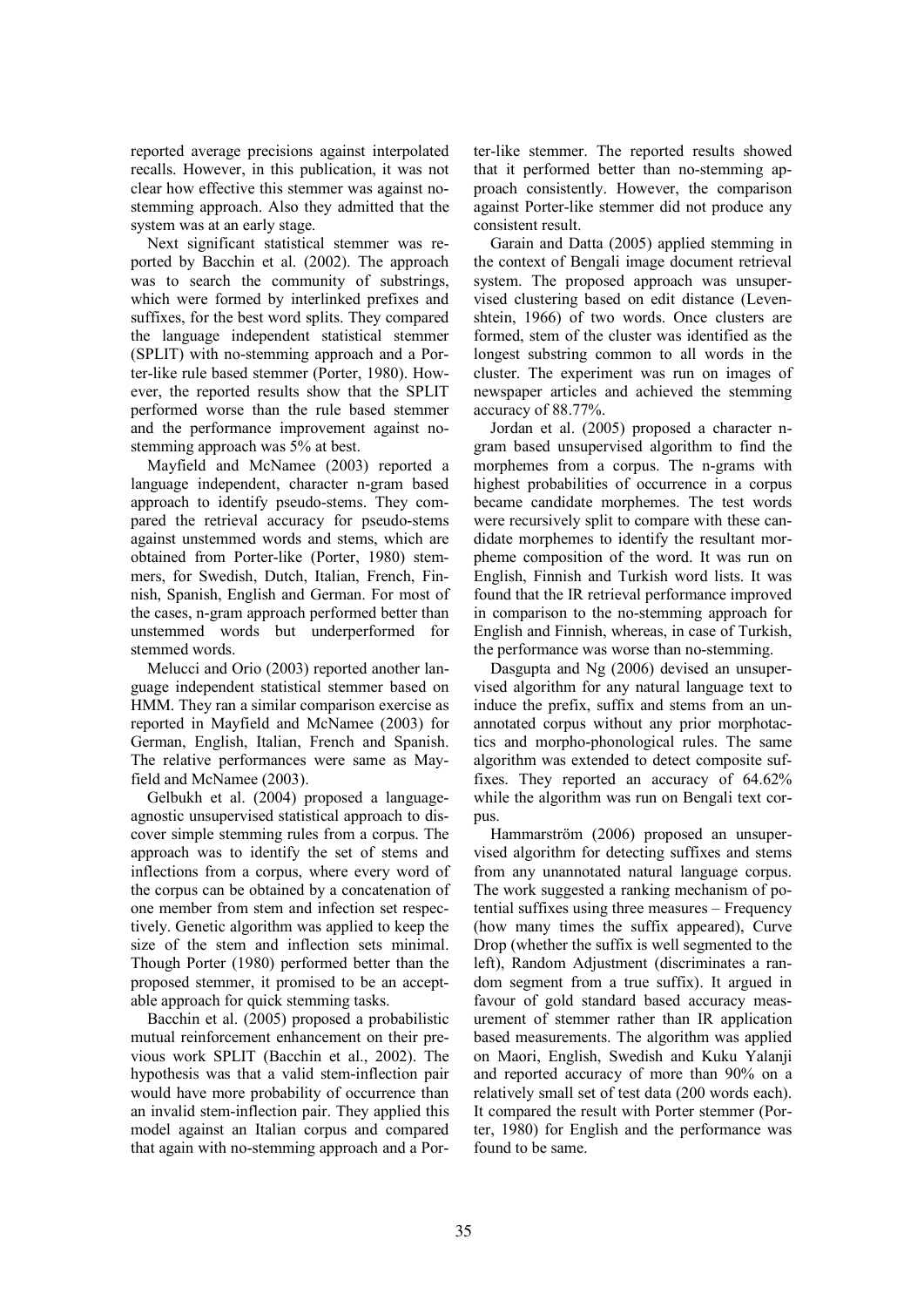Bhamidipati and Pal (2007) proposed a statistical approach to improve a given stemmer's (rule-based or statistical etc.) performance. The approach was to compute the distance between the multinomial distribution function of a word and that of a candidate stem. The words were sorted in descending order based on frequency. If the distance was small, then the word was put into the same class of the stem otherwise, the word was treated as a new stem class. When this approach was applied on top of Porter (1980) and Truncate(n) stemmers, it was observed that the stemming accuracies consistently improved.

Majumder et al. (2007) took a clustering approach to solve the stemming problem. The clusters were formed from the corpus based on the distance between two words. They argued that Levenshtein edit distance (Levenshtein, 1966) may not be appropriate for this purpose and thus proposed four different distance functions, which put weights on mismatches based on the character position in a decreasing manner. The nucleus of the cluster became the stem. For French this approach produced comparable results with respect to Porter-like (Porter, 1980) stemmer. For Bengali, in absence of a Porter-like stemmer, they showed that it significantly improved over no-stemming approach.

Pandey and Siddiqui (2008) proposed an unsupervised approach to identify the stem based on Goldsmith's model (Goldsmith et al., 2001). It calculated the probability of the split of the word based on all combinations of possible stem and inflection combination. It iterated the split probability based on a naïve Bayesian model. The split with maximum probability identified the stem. The accuracy for Hindi language was reported between 85% - 89%, which outperformed both Ramanathan and Rao (2003) (67% - 70%) and Larkey et al. (2003) (72%-78%).

Groenewald (2009) developed a stemmer for Setswana based on k-Nearest Neighbour algorithm using a relatively small training data set. The stemmer achieved 64.06% accuracy which was slightly better than that of Brits (2006), which was a rule based stemmer.

Like in Garain and Datta (2005), Das and Bandyopadhyay (2010) presented a clustering based stemming technique for Bengali. However, they applied this technique on text instead of image. The clusters were formed based on minimum edit distance (Levenshtein, 1966) based Kmeans clustering. The accuracy of the stemmer was reported to be 74.06%.

Patel et al. (2010) followed a hybrid approach to come up with a stemmer for Gujarati. The statistical unsupervised approach proposed by Goldsmith et al. (2001) was adopted, however, a hand-crafted suffix list was used to better understand the stem and inflection split probabilities. The accuracy of the stemmer was reported to be 67.86%, which received a 17% accuracy boost because of hand-crafted suffix.

# **3 Conditional Random Field**

Among statistical models, Hidden Markov Model (HMM) is very popular for labelling and sequencing tasks. However, HMM is a generative model that defines a join probability distribution P(**X**, **Y**) where **X** and **Y** are random variables respectively ranging over the observation sequence **X** and state sequence **Y**. To define this joint probability, the generative model requires the enumeration of all possible observation sequences. Building such an extensive training set in a low privileged language like Bengali, is impractical.

Moreover, HMM assumes that the observation sequence is a set of isolated and independent observation units. In most applications such assumption is intractable as the observation units often are dependent based on several different features.

Maximum Entropy Markov Model (MEMM) addresses all the above problems. It defines the conditional probability  $P(Y | X)$  instead of joint probability. Moreover, for each source state it takes observation features as input and outputs a distribution over next possible states. However, it suffers from a problem called *label bias*. MEMM transitions leaving a particular state only compete against each other instead of competing globally across all the transitions. As a result, it creates a bias towards state with fewer outgoing transitions.

CRF, resolves both of the above problems. It works on the conditional probability  $P(Y | X)$ . Therefore, it does not require any modelling effort on observation sequence. Moreover, unlike MEMM, which uses a per-state exponential model, CRF has a single exponential model for the joint probability of entire sequence of states for the given observation sequence. Hence it does not suffer from label bias problem.

CRF can be represented as an undirected graph that represent the conditional probability of the state sequence  $Y = \{y_1, y_2, ..., y_T\}$ , for a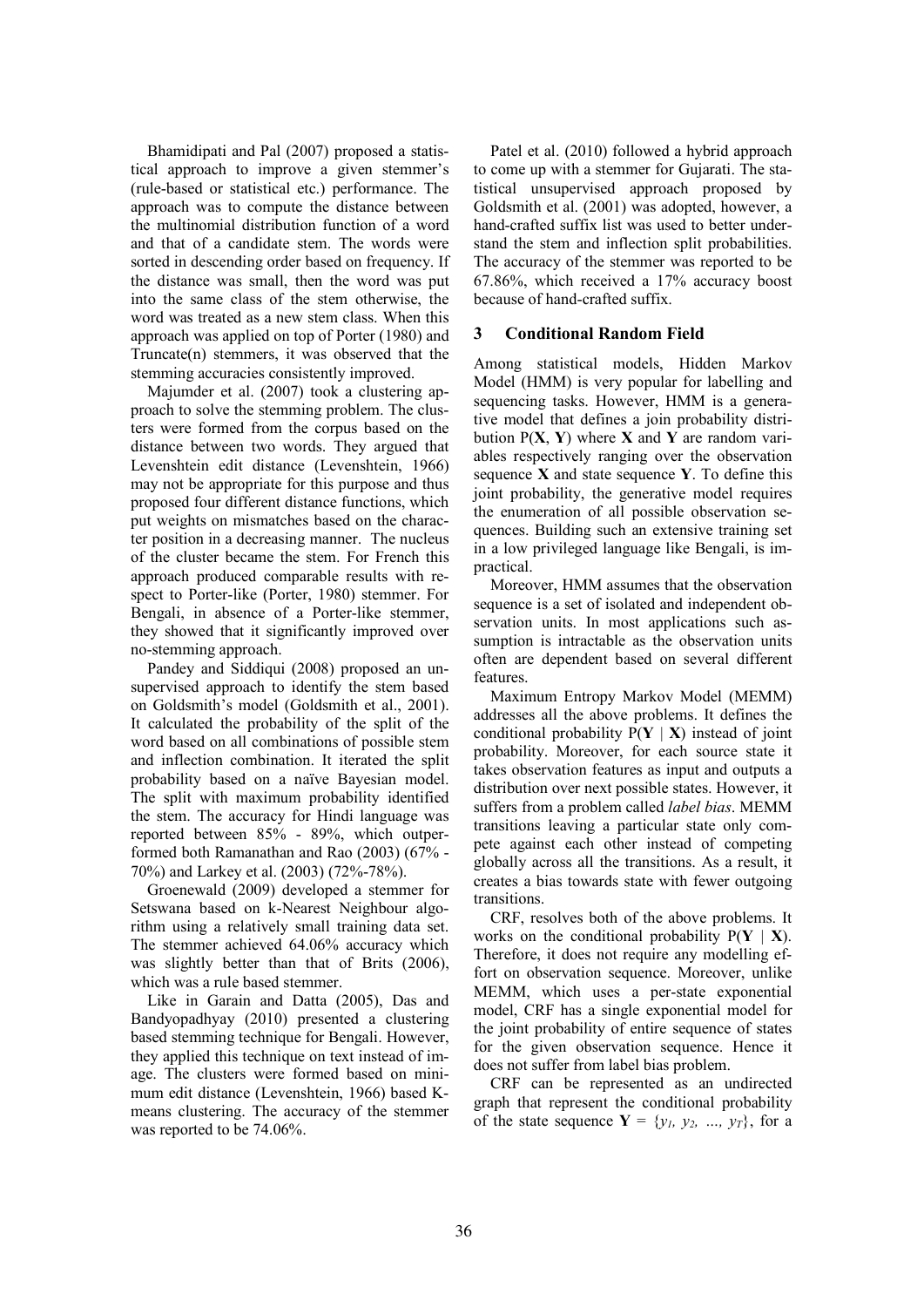given observation sequence  $X = \{x_1, x_2, ..., x_T\}$ , as depicted below:



**Figure 1: Graphical Structure of CRF** 

CRF makes a first-order Markov assumption on the state sequence – as the adjacent pair of state nodes  $(y_{t-1}, y_t)$  are linked by an undirected edge of the graph. However, it makes no assumption on the observation nodes, which is represented as a single node above.

#### **3.1 Definition**

We adopted the definition of CRF provided by Vail et al. (2007). The conditional probability  $P(Y | X)$  can be defined as the normalized product of strictly positive real-valued potential functions. The potential functions are computed over the cliques of CRF graph. As depicted in Figure 1, the cliques consist of the adjacent pairs of states and the entire observation sequence. Thus a potential function can be defined as  $\psi(t, y_{t-1}, y_t, X)$ , where *t* is an index in the state sequence. Since CRF is log-linear model (Wallach, 2004), the potential functions can be defined as follows:

$$
\psi(t, y_{t-1}, y_t, X) = \exp(w^T, f(t, y_{t-1}, y_t, X))
$$
  
Expression 1: Potential Function

where *w* presents a vector of weights and *f* is the vector of feature functions. The weight vector is estimated during training.

We define feature functions based on realvalued features. An example of a feature *b* from our area of application can be:

 $(t, X) = \begin{cases} 1, \text{if } x_t = \text{a particular surface word} \\ 0, \text{if } t \leq t \end{cases}$ 0, otherwise  $b(t, X) = \begin{cases} 1 & \text{if } t \leq T \\ 0 & \text{if } t \leq T \end{cases}$  $\overline{\mathfrak{l}}$ 

## **Expression 2: Feature**

Thus we can define a feature function as following:

$$
f(t, y_{t-1}, y_t, X) = \begin{cases} b(t, X), \text{if } y_{t-1} = S_1 \text{ and } y_t = S_2 \\ 0, \text{otherwise} \end{cases}
$$

# **Expression 3: Feature Function**

where  $S_1$  and  $S_2$  are two example stems.

Going by the previous definition of the conditional probability,

$$
P(Y | X) = \frac{1}{Z} \prod_{t=1}^{T} \exp(w^{T}, f(t, y_{t-1}, y_{t}, X))
$$

**Expression 4: CRF Conditional Probability** 

where *Z* is the normalization constant. The strictly positive real-valued potential functions are not guaranteed to satisfy the axioms of probability. Thus *Z* is used to ensure that the summation of all the probability is equal to 1. *Z* is defined as below:

$$
Z = \sum_{Y} \prod_{t=1}^{T} \exp(w^{T}, f(t, y_{t-1}, y_{t}, X))
$$
  
Expression 5: CRF Normalisation Factor

#### **Expression 5: CRF Normalisation Factor**

# **3.2 Training**

CRF training is actually about estimation of the weight vector  $w$ , where the conditional likelihood of the training corpus, which is labelled with states. Maximizing the conditional likelihood can be approximately equated to maximization of the log-likelihood, which is more convenient to achieve. Thus we define the loglikelihood as:

$$
L(Y | X; w) =
$$
  

$$
\sum_{t=1}^{T} w^{T} f(t, y_{t-1}, y_{t}, X) - \log(Z)
$$

**Expression 6: CRF Objective Function** 

The gradient of the above function is:

$$
\frac{dL}{dw_i} = \sum_{t=1}^{T} f_i(t, y_{t-1}, y_t, X) - \sum_{Y} P(Y|X) f_i(t, y_{t-1}, y_t, X)
$$

#### **Expression 7: CRF Objective Function Gradient**

Expression 6 is called the objective function. Optimization techniques (e.g. conjugate gradient, BFGS etc.) can be applied on the objective function to calculate the maximum log-likelihood.

#### **3.3 Regularisation**

Regularization norms can be applied on the above maximum likelihood calculation. Usually in CRF two different regularization norms are applied  $-L_1$  and  $L_2$ .

In  $L_1$  norm, instead of maximizing the loglikelihood alone a penalty term for each weight proportionate to  $|w_i|$  are deducted from it. Thus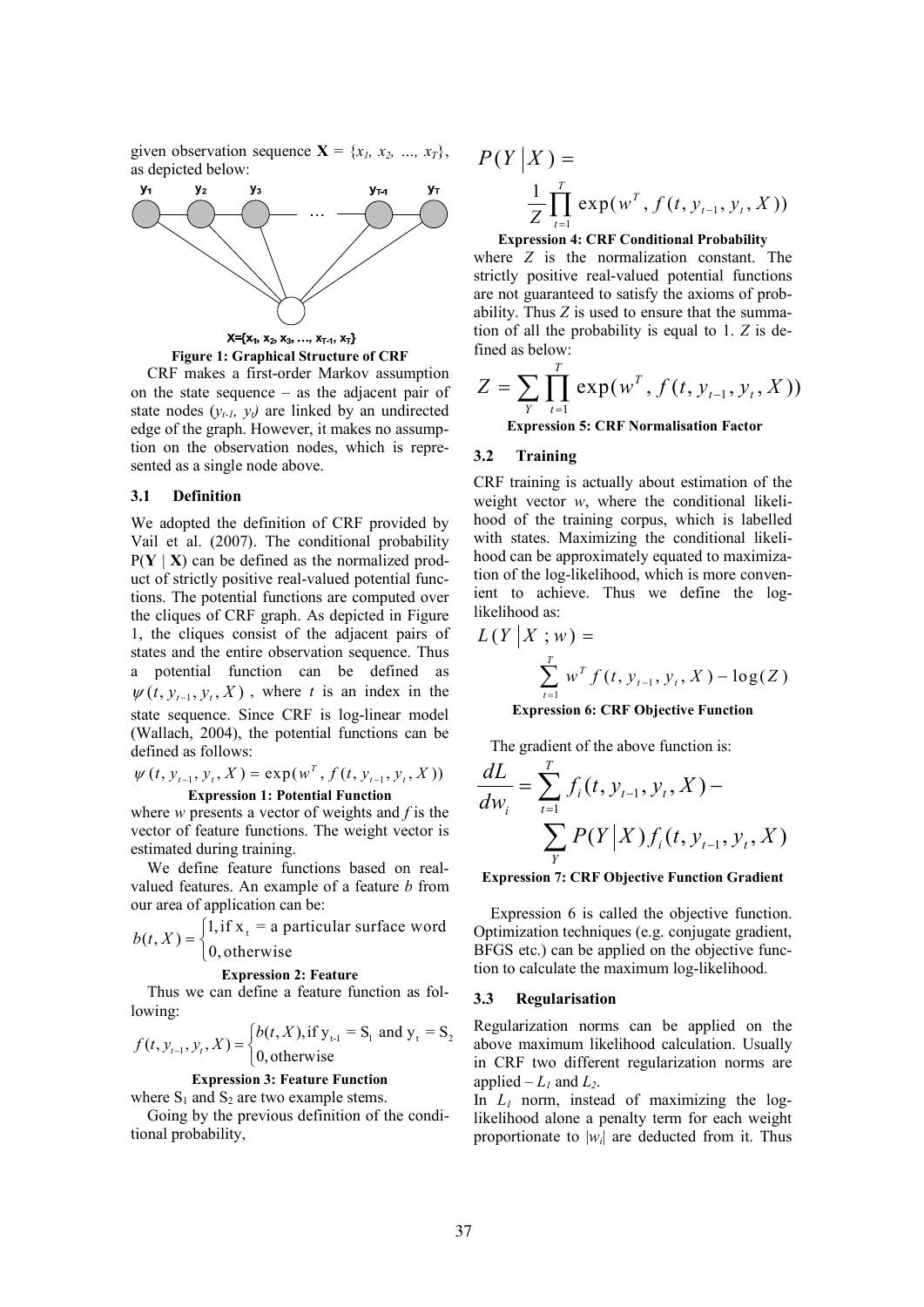the penalized objective function can be defined as below:

$$
\max_{w} L(Y|X;w) - \mu \sum_{i} |w_{i}|
$$

**Expression 8: L**1 **Norm** 

where  $\mu$  a parameter that controls the degree of smoothing.

In  $L_2$  norm, the penalty term is proportionate to  $w_i^2$ . The penalized objective function can be defined as below:

$$
\max_{w} L(Y|X;w) - \mu w^T w
$$

**Expression 9: L2 Norm** 

#### **4 Experiment**

## **4.1 Corpora**

We used two corpora for the experiment:

- 1. **Classic Literature Corpus (CLC)**. This corpus comprised of first five short stories (ঘাটের কথা [ $ghaaTer\ kathaa$ ], রাজপথের কথা [*raajapather kathaa*],  [*mukuT*], দেনাপাওনা [*denaapaaonaa*], and পোস্টমাস্টার [*posTamaasTaar*]) by Rabindranath Tagore [Tagore 1960]. It was written in traditional and colloquial dialects. It contained 15,347 tokens. We ourselves hand-tagged the corpus with POS.
- 2. **Contemporary Travelogue Corpus (CTC)**. This corpus comprised of four travelogues ( - -- [*aamaajaner gaachhabaarhi*], -- [*baksaa-jayantee*], বনসুন্দর [*banasundar*] and বাগান [*baagaan*]) from contemporary travel magazines. It was written in colloquial dialects. It contained 11,561 tokens. The corpus is POS tagged by Indian Languages to Indian Languages Machine Translation System (IL-ILMT) developed by Jadavpur University as part of a DIT funded project. The corpus is also POS tagged by us again manually.

## **4.2 Strategy**

We devised the following experiment strategy:

- The biggest benefit of statistical approach is language independence. Hence the CRF must not be training with any linguistic details, to avoid infusing language dependency.
- Train a CRF system so that it can discover the sequence of stems (**Y**) from the test corpus based on the following observation sequence (**X**)
- o UNI: Surface word only
- POS: A combination of surface word and POS of the surface word
- Run the CRF system on both CLC and CTC corpora to observe the performance on different domains.
- Test the domain affinity, if any, of the CRF system. For that we decided to test CTC corpus using CRF trained using CLC and vice versa.

#### **4.3 Experiment Setup**

Since CRF is a supervised learning technique, we crafted two sets of corpora – for training  $CLC<sub>L</sub>$ and  $CTC<sub>L</sub>$ ) and test (CLC<sub>T</sub> and  $CTC<sub>T</sub>$ ) purpose respectively. The details about these corpora are provided in the table below:

**Table 1: Corpora Used in CRF Experiment** 

| <b>Detail</b>                         | Value |
|---------------------------------------|-------|
| # Surface Words in $CLC$ <sub>L</sub> | 8953  |
| # Surface Words in $CTC_L$            | 7493  |
| # Inflections in $CLCL$               | 192   |
| # Inflections in $CTCL$               | 131   |
| # Stems in $CLCL$                     | 1650  |
| # Stems in $CTCL$                     | 1856  |
| # Surface Words in $CLC_T$            | 9607  |
| # Surface Words in $CTC_T$            | 4410  |

Additionally, we also created combined corpora – Combined<sub>L</sub> and Combined<sub>T</sub> respectively by joining the two corpora from respective sets.

We chose CRF++ (Taku-ku, 2003), an open source implementation of CRF developed using C++ language. CRF++ takes few parameters, of which we used a couple, which are described below:

- Regularization Norm: We chose *L2*.
- Regularization Parameter  $(\mu)$ : We chose 1.0 as value.

CRF++ requires an input file for both training and testing. The format of this file is like a table where each record is a set of fields, which carry individual semantics. It can have multiple input fields followed by a single output field. The usage of input fields depend on the features used in the model – potentially some input fields may remain unused. We defined two input fields: surface word  $(F_1)$ , and POS of the surface word  $(F_2)$ .

We had two options for the output column – stem or inflection. The natural output of a stemmer is stem. Thus initially we went for it. However, when we tried to train it on a 4 GB i5 quadcore Windows 7 64-bit laptop, the CRF++ tool crashed. We did an analysis to discover the reason behind it as explained below.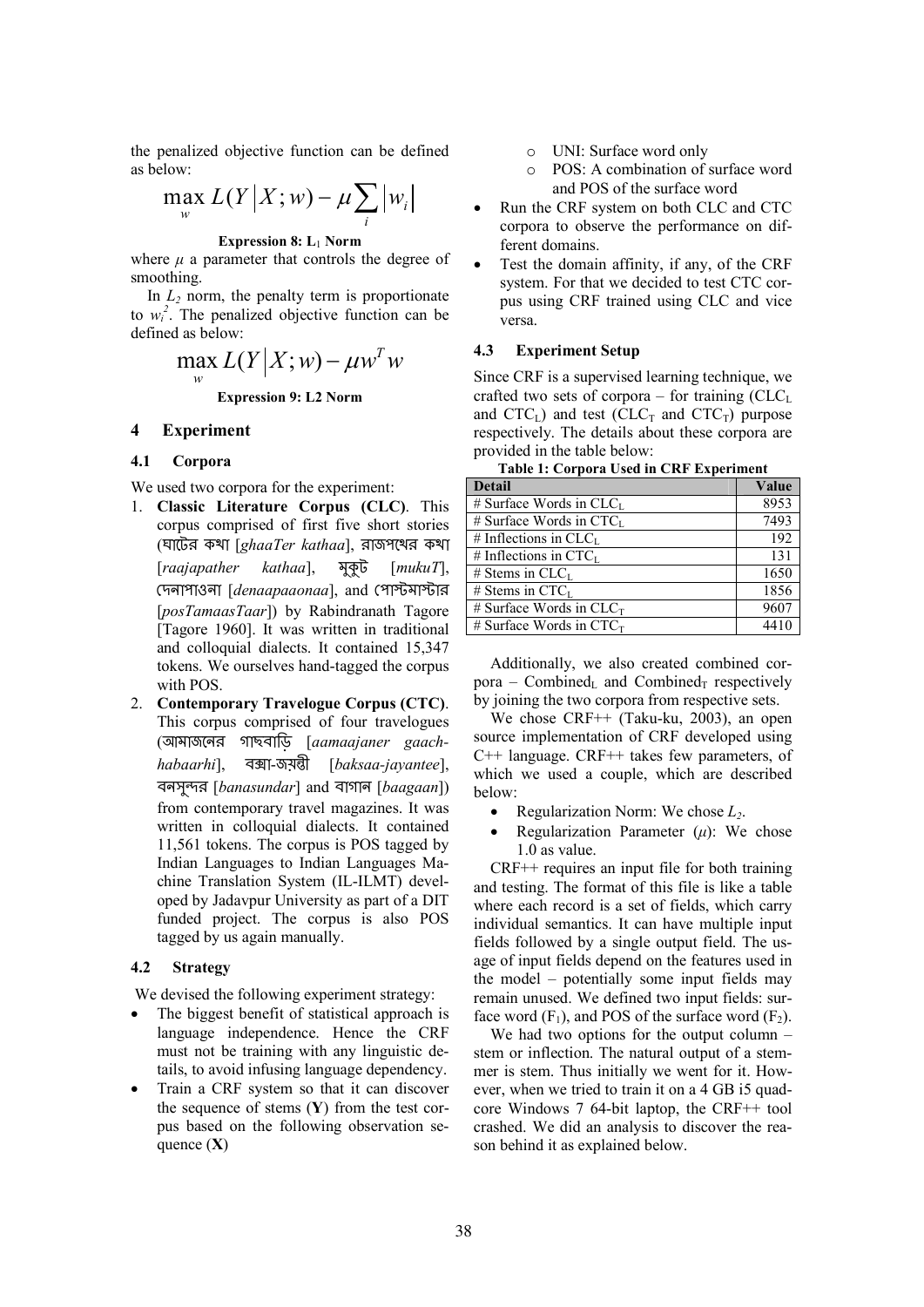As explained earlier, CRF++ generates feature functions (  $f(t, y_{t-1}, y_t, X)$  ) based on the training records and the features defined. The feature functions are a combination of features, records and output classes. Hence the number of feature functions generated by the tool can be estimated as  $N^*M^*K$ , where  $N =$  number of features,  $M =$  number of records in training file and  $K =$  number of output classes. We defined one feature  $(N)$  and used  $CLC<sub>L</sub>$  as training corpus, which contained 8953 surface words (M) and 1650 stems (K). Hence it generated more than 14 million feature functions (1  $*$  8953  $*$  1650 = 14,772,450). Obviously, the configuration of the laptop used was not powerful enough to handle it. Soon, as the performance monitoring revealed, the training task consumed all 4 GB of available primary memory, and resulted in a crash of CRF++.

Next, the second output class option, which was inflection, was considered. In a stemmer, the inflection is not the final output. However, for evaluation purpose of the statistical approach, it would serve well.

The number of feature functions estimated for CLC<sub>L</sub> was around 1.7 million  $(1 * 8953 * 193 =$ 1,718,976), which is less than previous estimate by at least one order of magnitude. CRF++ could manage to run it successfully with a decent memory usage, even though the CPU usage hit the 100% limit with regular valleys. A typical resource utilization pattern of the machine during



**Figure 2: Machine Performance for the Training with Inflection as Output Class** 

In CRF++, the features (please refer to Expression 2) are defined in a template file. As we strategised, two different features, which do not have any linguistic details, were defined for two different experiment runs. They are defined below:

$$
b_{UNI}(t, X) = \begin{cases} 1, \text{if } F_1 = \text{surface word of } x_t \\ 0, \text{otherwise} \end{cases}
$$

#### **Expression 10: Feature UNI**

[1, if  $F_1$  = surface word of  $x_1$  and  $F_2$  = POS of  $x_1$  $b_{POS}(t, X) = \begin{cases} 1, \text{if } F_1 = \text{sur} \\ 0, \text{otherwise} \end{cases}$  $0,$  otherwise

### **Expression 11: Feature POS**

#### **5 Result**

We trained the machine six times using different training corpora and features as summarized below:

| TADIC 4. UIXT TTAHIUU MOUCIS |                       |            |  |  |
|------------------------------|-----------------------|------------|--|--|
| Model                        | <b>Training</b>       | Feature    |  |  |
|                              | Corpus                |            |  |  |
| <b>TAGORE.UNI</b>            | CLC <sub>I</sub>      | UNI        |  |  |
| <b>TRAVEL UNI</b>            | CTC <sub>I</sub>      | UNI        |  |  |
| <b>COMBINED.UNI</b>          | Combined <sub>L</sub> | UNI        |  |  |
| <b>TAGORE.POS</b>            | CLC <sub>L</sub>      | <b>POS</b> |  |  |
| <b>TRAVEL.POS</b>            | CTC <sub>I</sub>      | <b>POS</b> |  |  |
| <b>COMBINED.POS</b>          | Combined <sub>L</sub> | <b>POS</b> |  |  |

**Table 2: CRF Trained Models** 

We executed a set of test runs using different combinations of model and test corpus. Afterwards we compared the machine output with the manually determined gold standard and computed the accuracy. Following table presents the outcome:

| Run                | Model             | Corpus           | <b>Result</b> |
|--------------------|-------------------|------------------|---------------|
| CLC.TAGORE.        | TAGORE.UNI        | $CLC_T$          | 84.7%         |
| UNI                |                   |                  |               |
| CTC.TAGORE.        | <b>TAGORE UNI</b> | $CTC_T$          | 69.5%         |
| <b>UNI</b>         |                   |                  |               |
| <b>CTC.TRAVEL.</b> | <b>TRAVEL UNI</b> | $CTC_T$          | 79.8%         |
| UNI                |                   |                  |               |
| <b>CLC.COMBIN</b>  | COM-              | CLC <sub>T</sub> | 86.0%         |
| ED.UNI             | <b>BINED UNI</b>  |                  |               |
| <b>CTC.COMBIN</b>  | COM-              | $CTC_T$          | 81.6%         |
| ED.UNI             | <b>BINED.UNI</b>  |                  |               |
| CLC.TAGORE.        | <b>TAGORE POS</b> | $CLC_T$          | 84.3%         |
| <b>POS</b>         |                   |                  |               |
| CTC.TAGORE.        | TAGORE POS        | $CTC_T$          | 68.2%         |
| <b>POS</b>         |                   |                  |               |
| CTC.TRAVEL.        | <b>TRAVEL POS</b> | $CTC_T$          | 78.7%         |
| <b>POS</b>         |                   |                  |               |
| <b>CLC.COMBIN</b>  | COM-              | $CLC_T$          | 85.6%         |
| ED.POS             | <b>BINED.POS</b>  |                  |               |
| <b>CTC.COMBIN</b>  | COM-              | $CTC_T$          | 80.9%         |
| ED.POS             | <b>BINED POS</b>  |                  |               |

**Table 3: Accuracies Achieved in CRF Test Runs** 

Overall, the performance of the CRF stemmer is encouraging as it more or less consistently achieved an accuracy of more than 80%. It performed better than two other statistical stemmers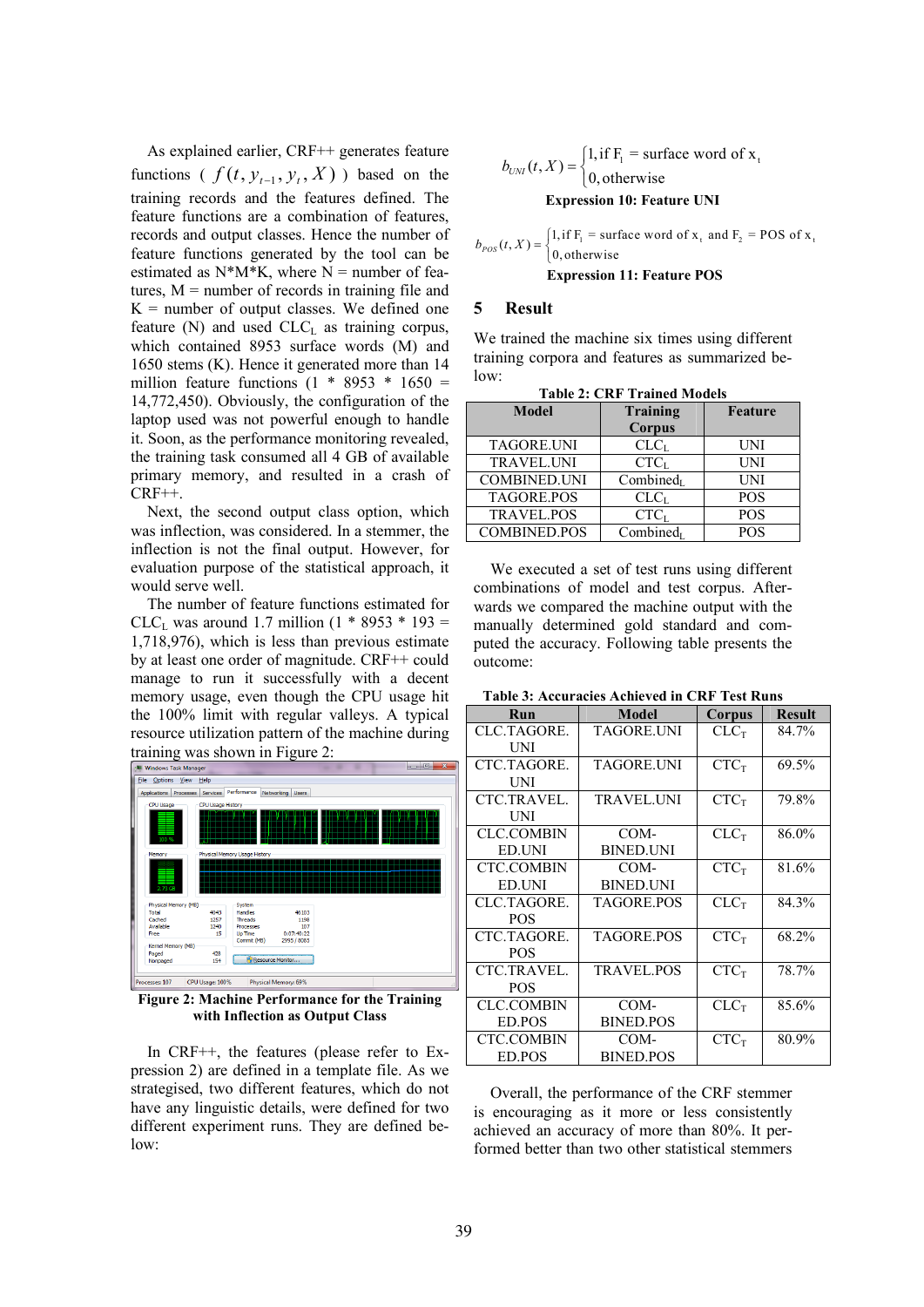(Dasgupta and Ng, 2006; and Das and Bandyopadhyay, 2010), which reported 64.62% and 74.06% accuracy respectively for Bengali text.

We further analysed it on three different aspects as presented in the subsections below:

## **5.1 Effect of Features**

We plotted different test runs to compare the effect of different features.



**Figure 3: Effect of Features on Accuracy** 

As evident from above, having an additional feature in the form of POS, did not help the performance of the CRF stemmer. For all test runs, both of these features yielded almost similar performance.

# **5.2 Effect of Domains**

We analyzed the effect of domains both on training and test corpus. We picked up the UNI feature based results as that was slightly better than POS based accuracies. The chart below depicts the result of this analysis:



**Figure 4: Effect of Domains on Accuracy** 

We made the following observation:

- CTC performed worse than CLC. We found that there were many spelling mistakes and malformed words present in this corpus. The CRF failed to find the right inflection pattern for such words.
- The performance of CTC against the model TAGORE.UNI produced worst result when compared against other runs of CTC. It shows that the statistical stemmer shows domain affinity. In this case the

training and test corpus were from different domains – and that was the reason for bad accuracy.

The combined model (COMBINED.UNI) yielded better performance than the respective trained models of domains. This observation matches the intuition that richness of the training data may improve the stemmer performance.

# **5.3 Rule-based vs. Statistical**

In our survey, we could not find any work that compared the performances rule-based and statistical stemmers in the context of Bengali text. As third analysis step, we attempted the same.

We picked up the rule-based stemmer Mulaadhaar3 (M3) proposed by Sarkar and Bandyopadhyay (2012). M3 performances were reported on same set of test corpora, thus a fair comparison was possible. We compared the best results CRF achieved against the *A1* and *A2* accuracy measures of M3. The analysis result is depicted below:



**Figure 5: CRF vs. M3** 

As evident from above, M3 outperformed CRF on all the domains.

# **6 Conclusion**

We tried a different statistical approach than the more popular options, in the form of a CRF based machine learning technique to produce a statistical stemmer for Bengali. The results found to be encouraging while comparing against other published works on Bengali statistical stemmers. However, we found that the rule-based stemmer M3 performed far better than the CRF stemmers.

However, the approach presented here is language independent. Thus it can be applied to languages where the deep linguistic rules are not yet formalised. It would be interesting to see its application in other Indo-Aryan languages like Oriya, Assamese etc. where linguistic rule-based stemmers are yet to arrive.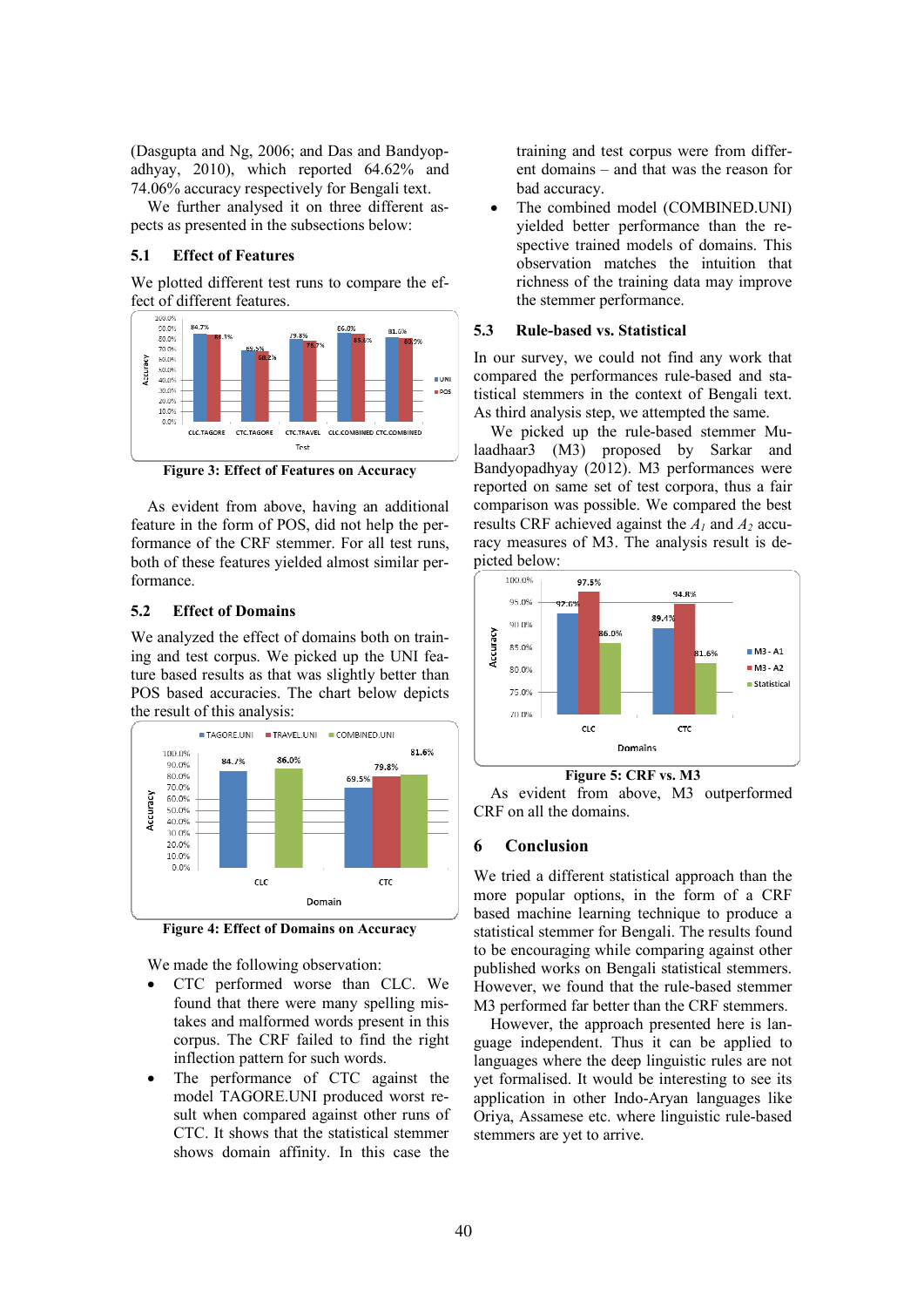#### **References**

- M. Bacchin, N. Ferro, and M. Melucci. 2002. *Experiments to evaluate a statistical stemming algorithm*. Proceedings of the Conference and Labs of the Evaluation Forum (CLEF).
- M. Bacchin , N. Ferro, and M. Melucci. 2005. *A probabilistic model for stemmer generation*. Information Processing & Management, 41(1): 121-137.
- B. Aisha, and M. Sun. 2009. *A Uyghur Morpheme Analysis Method based on Conditional Random Fields*. International Journal on Asian Language Processing, 19(2):69- 77.
- N. L. Bhamidipati, and S. K. Pal. 2007*. Stemming via Distribution-Based Word Segregation for Classification and Retrieva*. IEEE Transactions on Systems, Man, and Cybernatics - Part B: Cybernatics, Vol. 37, No. 2.
- J. H. Brits. 2006. *Outomatiese Setswana lemmaidentifisering*. Master's Thesis. North-West University, Potchefstroom, South Africa.
- W.B. Croft, and J. Xu. 1995. *Corpus-Specific Stemming using Word Form Co-occurrences*. In Fourth Annual Symposium on Document Analysis and Information Retrieval.
- A. Culotta, D. Kulp and A. McCallum. 2005. *Gene Prediction with Conditional Random Fields*. Technical Report UM-CS-2005-028, University of Massachusetts, Amherst.
- A. Das, and S. Bandyopadhyay. 2010. *Morphological Stemming Cluster Identification for Bangla*. Knowledge Sharing Event-1: Task 3: Morphological Analyzers and Generators.
- S. Dasgupta, and V. Ng. 2006. *Unsupervised Morphological Parsing for Bengali*. Language Resources and Evaluation, Volume 40, Numbers 3-4, 311- 330.
- U. Garain, and A. K. Datta. 2005. *An approach for stemming in symbolically compressed Indian language imaged documents*. Proceedings of the Eighth International Conference on Document Analysis and Recognition.
- A. Gelbukh, M. Alexandrov, and S. Y. Han. 2004. *Detecting Inflection Patterns in Natural Language by Minimization of Morphological Model*. Progress in Pattern Recognition, Image Analysis and Applications: Lecture Notes in Computer Science, Volume 3287/2004, pp. 110-14.
- J. A. Goldsmith, D. Higgins, and S. Soglasnova. 2001. *Automatic Language-Specific Stemming in Information Retrieval*. Cross-Language Information Retrieval and Evaluation String Processing and Information Retrieval: Lecture Notes in Computer Science, Volume 2857/2003, pp. 238- 251.
- H. J. Groenewald. 2009. *Using Technology Transfer to Advance Automatic Lemmatisation for Setswana*. Proceedings of the EACL 2009 Workshop on Language Technologies for African Languages – AfLaT 2009, pp. 32–37.
- H. Hammarström. 2006. *Poor Man's Stemming: Unsupervised Recognition of Same-Stem Words*. Information Retrieval Technology: Lecture Notes in Computer Science, Volume 4182/2006, 323-337.
- C. Jordan, J. Healy, and V. Keselj. 2005. *Swordfish: Using Ngrams in an Unsupervised Approach to Morphological Analysis*. Proceedings of Morpho Challenge.
- L. S. Larkey, M. E. Connell, and N. Abduljaleel. 2003*. Hindi CLIR in Thirty Days*. ACM Transaction on Asian Language Information Processing, Vol-2, No. 2, pp. 130-142.
- V. Levenshtein. 1966. *Binary codes capable of correcting deletions, insertions, and reversals*. Soviet Physics Doklady, 10: 707–10.
- P. Majumder, M. Mitra, S. Parui, G. Kole, P. Mitra and K. Datta. 2007. *YASS: Yet another suffix stripper*. ACM Transactions on Information Systems (TOIS).
- J. Mayfield, and P. McNamee. 2003. *Single N-gram Stemming*. Proceedings of the 26th Annual International ACM SIGIR Conference on Research and Development in Information Retrieval (SIGIR '03).
- M. Melucci, and N. Orio. 2003. *A Novel Method for Stemmer Generation Based on Hidden Markov Models*. Proceedings of the twelfth international conference on Information and knowledge management (CIKM '03).
- A. K. Pandey, and T. J. Siddiqui. 2008. *An Unsupervised Hindi stemmer with heuristic improvements*. Proceedings of the second workshop on Analytics for noisy unstructured text data (AND'08).
- P. Patel, K. Popat, and P. Bhattacharyya. 2010. *Hybrid Stemmer for Gujarati*. Proceedings of the 1st Workshop on South and Southeast Asian Natural Language Processing (WSSANLP), The 23rd International Conference on Computational Linguistics (COLING), pp. 51–55.